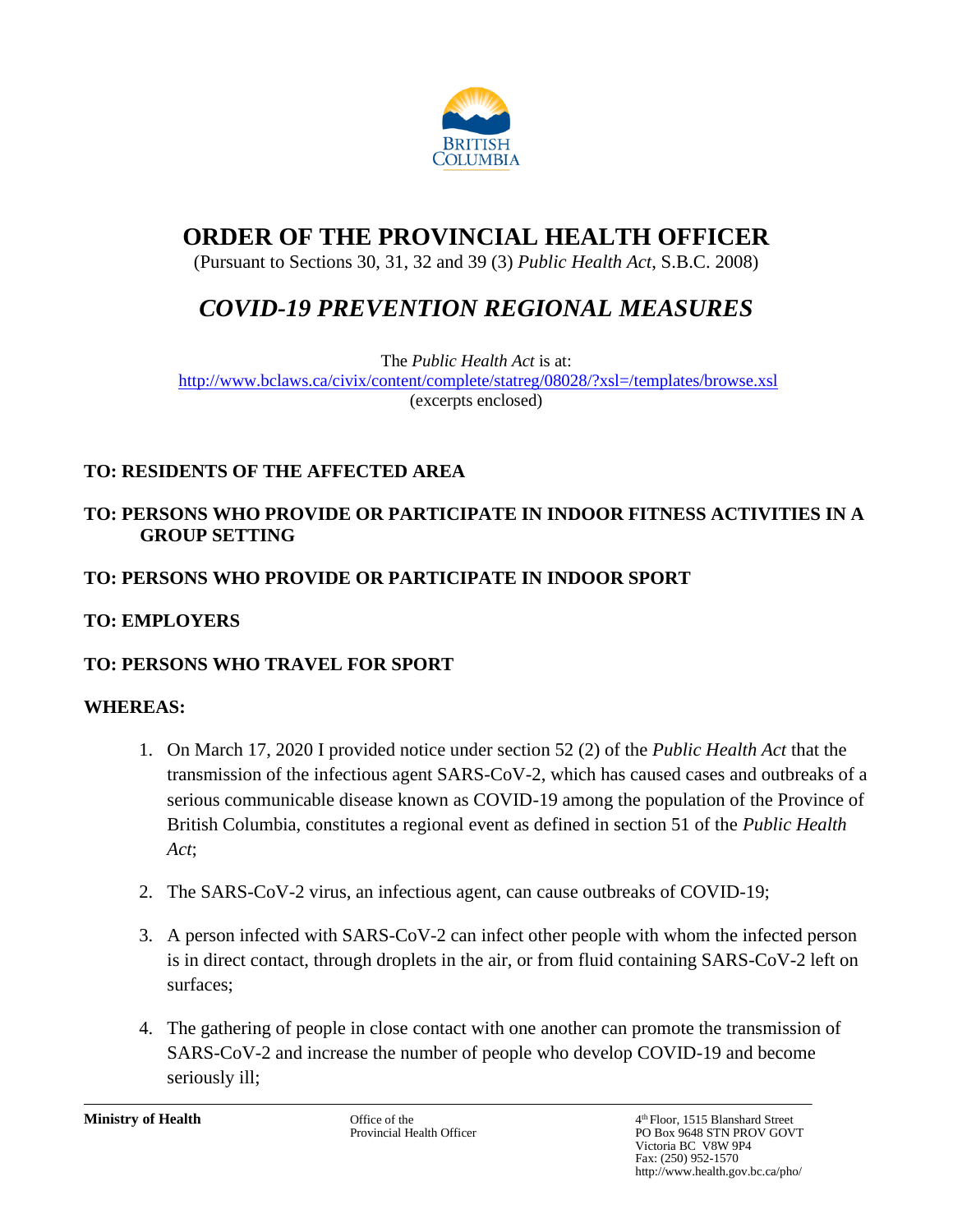- 5. In the last two weeks, there has been a rapid increase in COVID-19 cases, hospitalizations and outbreaks in health-care facilities centred primarily in the Fraser and Vancouver Coastal health authority regions;
- 6. There are increasing and accelerating numbers of people being hospitalized and admitted to critical care and intensive care as a result being of infected with COVID-19;
- 7. Outbreaks of COVID-19 were declared in 7 facilities in the Fraser and Vancouver Coastal health authority regions in a period of 24 hours from November 5 to November 6;
- 8. For certainty, the Order does not apply to physical fitness and sport activities provided by schools operating under the *School Act* [ RSBC 1996] Ch. 412 or the *Independent School Act* [RSBC] Ch.216 or a First Nations School;
- 9. For certainty, Part A does not apply to the situation where a person is working at their private residence or vacation accommodation and it is necessary for them to have another person at the private residence or vacation accommodation for work related purposes, including providing services to the other person;
- 10. For certainty, Part A does not apply to a person who is present at the private residence or vacation accommodation of another person for the purpose of a visit by a child with a parent or guardian with whom the child does not reside on a regular basis, being provided with care, or providing assistance, care or services which can only be provided in-person including, health care, personal care, child care, educational programming or tutoring, music lessons, legal services, emergency services, housekeeping, repairs, maintenance, moving services and gardening;
- 11. For certainty, this order does not apply to rehabilitation or exercise therapy programs or to group outdoor fitness activities.
- 12. I have reason to believe and do believe that
	- (i) the risk of an outbreak of COVID-19 among the public constitutes a health hazard under the *Public Health Act*;
	- (ii) there is an immediate and urgent need for focused action in the Fraser and Vancouver Coastal health authority regions to reduce the rate of the transmission of COVID-19 which extends beyond the authority of one or more medical health officers and coordinated action is needed to protect the public from the transmission of COVID-19 in the Fraser and Vancouver Coastal health authority regions and in other parts of the province as a result of travel to and from the affected area and between the Fraser and Vancouver Coastal health authority regions for the purpose of sport related activities, and that it is in the public interest for me to exercise the powers in sections 30, 31, 32 and 39 (3) of the *Public Health Act* **TO ORDER** as follows: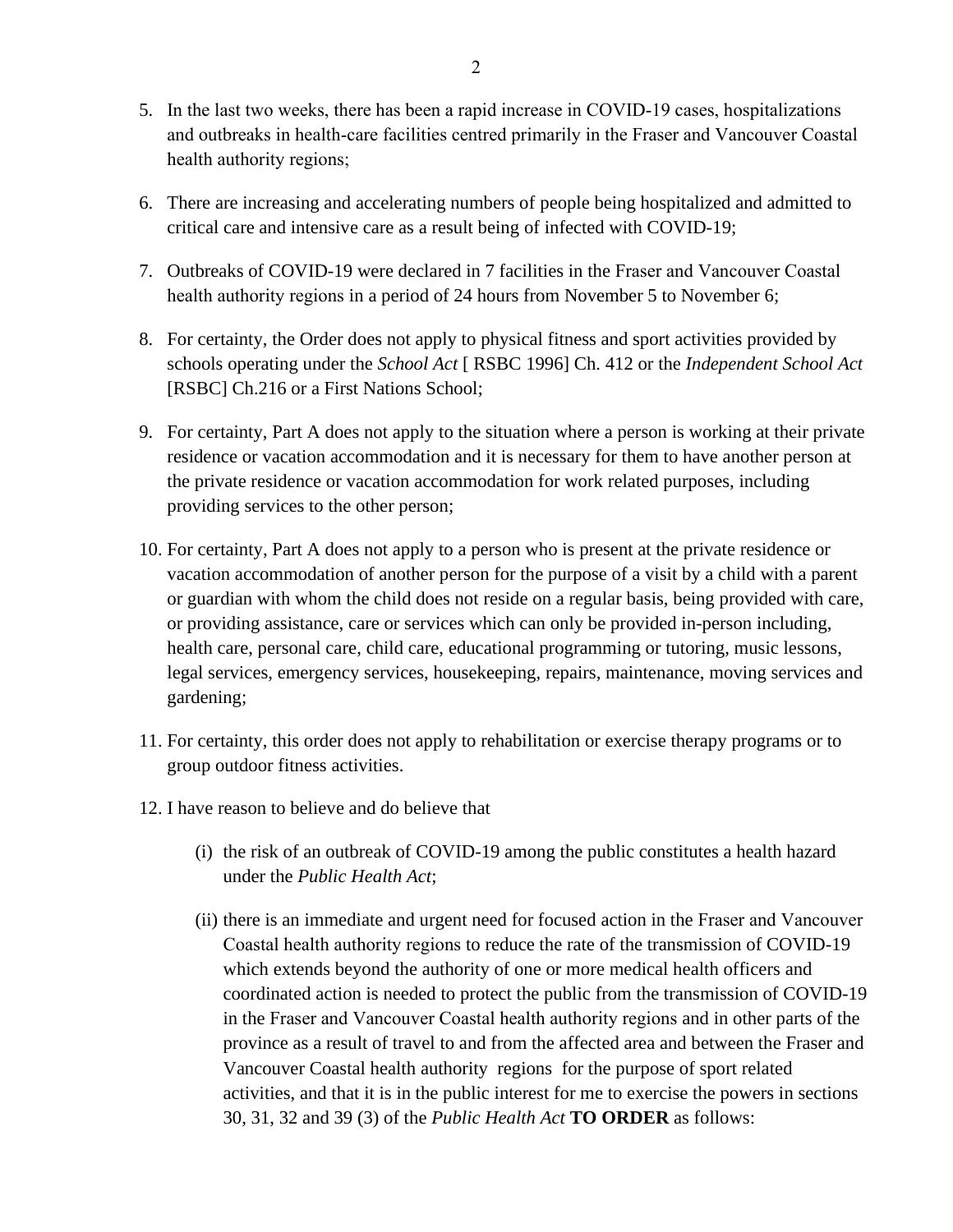**THIS ORDER REPEALS AND REPLACES MY ORDER OF NOVEMBER 10, 2020 AND IS LIMITED IN APPLICATION TO THOSE AREAS OF BRITISH COLUMBIA THAT UNDER THE** *HEALTH AUTHORITIES ACT* **[RSBC 1996] CH.180 HAVE BEEN DESIGNATED AS THE REGIONS FOR THE FRASER HEALTH AUTHORITY AND THE VANCOUVER COASTAL HEALTH AUTHORITY, EXCEPT THOSE AREAS WHICH MAKE UP THE LOCAL HEALTH AREAS OF BELLA COOLA VALLEY AND CENTRAL COAST [HEREINAFTER REFERRED TO AS THE "AFFECTED AREA"]**

## **TO THE EXTENT THAT THE PROVISIONS OF THIS ORDER ARE INCONSISTENT WITH THE PROVISIONS OF ANY OF MY OTHER ORDERS, THE PROVISIONS OF THIS ORDER SUPERSEDE THE INCONSISTENT PROVISIONS OF MY OTHER ORDERS IN THE AFFECTED AREA**

#### **Definitions in this Order:**

**"group indoor fitness activity"** means an organized activity that involves a number of people doing a physical activity together indoors, examples of which are spin, pilates, zumba, other group fitness, yoga and dance;

**"sport"** means an organized sports activity that involves a number of people doing a physical activity together in a structured way;

**"vacation accommodation"** has the same meaning as in the *Gatherings and Events Order*.

## **A. PRIVATE RESIDENCES AND VACATION ACCOMMODATION**

- 1. No person may have present at a private residence or vacation accommodation, either inside or outside, a person who does not reside with them.
- 2. No person may be present at another person's private residence or vacation accommodation, either inside or outside.
- 3. Despite sections 1 and 2, a person who lives on their own (hereinafter referred to as the "resident") may have up to two other persons present at their private residence or vacation accommodation, if the other persons are individuals with whom the resident regularly interacts. If the other two persons regularly interact with one another, as well as with the resident, they may be present in residence at the same time.

#### **B. WEDDINGS AND FUNERALS**

1. Despite the provisions of the *Gatherings and Events Order*, no person may organize, host or attend a reception or informal gathering, including at a private residence or vacation accommodation, either inside or outside, before or after a wedding or funeral.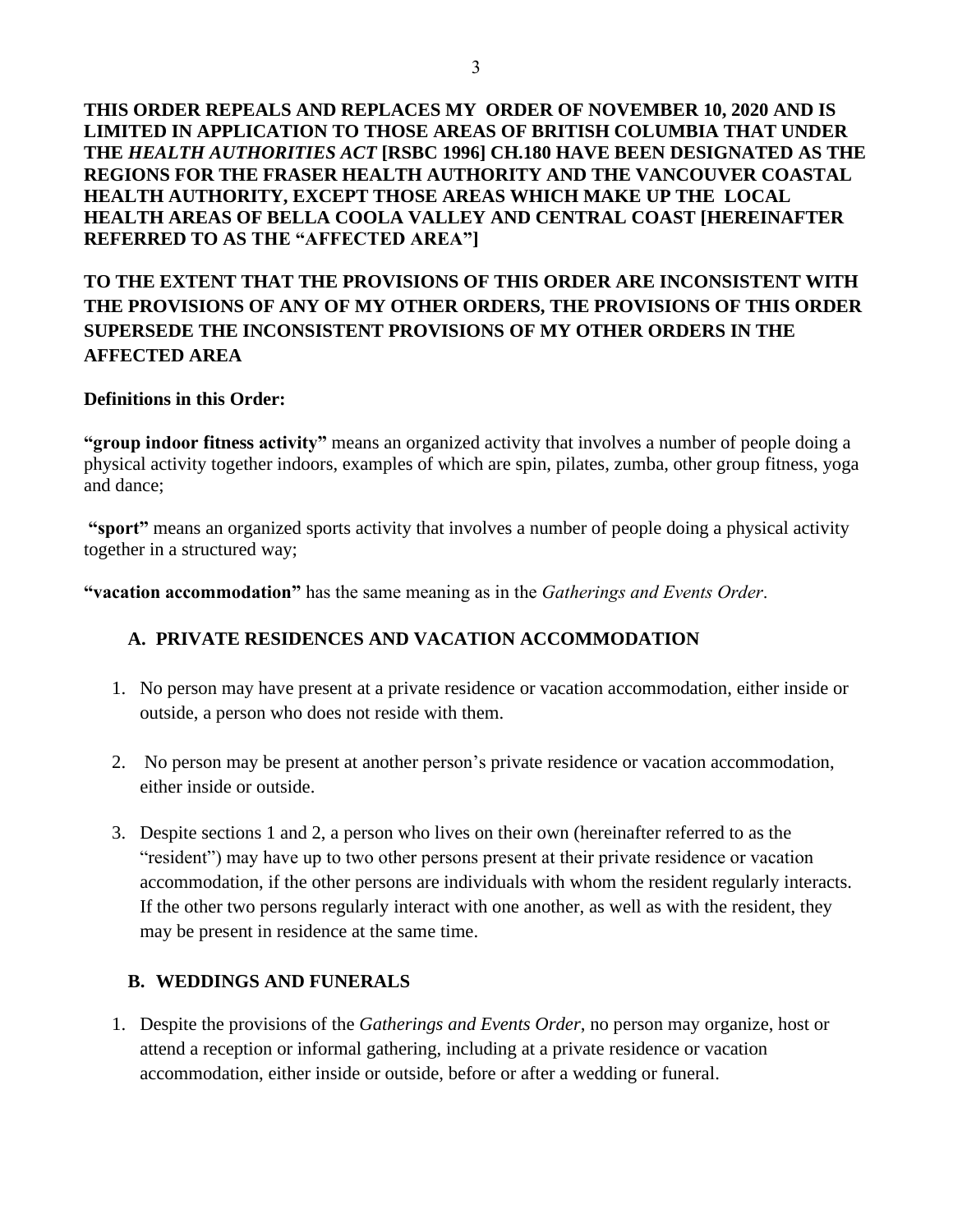## **C. GROUP INDOOR FITNESS ACTIVITY**

1. No person or municipality may provide or host and no person may participate in a group indoor fitness activity until guidelines for group indoor fitness activities have been approved by the provincial health officer and the person or municipality who provides or hosts the activity has submitted an updated safety plan in accordance with those guidelines with respect to the activity to the Medical Health Officer and the safety plan has been approved. Once a safety plan has been approved, it must be posted in a place easily visible to participants.

## **D. INDOOR SPORT**

- 1. No person or municipality may provide or host and no person may participate in an indoor sport unless the sport involves no physical contact between the participants.
- 2. No person may attend as a spectator at an indoor sport activity unless this is necessary to provide care to a participant.

## **E. TRAVEL RELATED TO SPORT**

1. No person may travel to or from the affected area or between the regions of the Fraser Health Authority and the Vancouver Coastal Health Authority for any sport related activity, including practice, training, games or tournaments, unless they are an identified by Canadian Sports Institute Pacific as a high performance athlete affiliated with an accredited provincial or national sports organization and are already training in the affected area and subject to the safety guidelines of their provincial sports organization.

## **F. WORKPLACE SAFETY**

- 1. Employers must review their COVID-19 Safety Plans to ensure that they adequately protect workers from the transmission of COVID-19 in the workplace and are consistent with WorkSafeBC requirements.
- 2. An employer of a worker who is working in a workplace other than the worker's private residence must ensure that the worker has done a daily health check for the symptoms of COVID-19.
- 3. If an employer is not satisfied that a worker has done a daily health check the employer must not permit the worker to work at the workplace.
- 4. Employers should encourage workers to work from their private residence if feasible, unless there is a preference on the part of the employer or the worker for the worker to work at the workplace.
- 5. Employers must ensure that their COVID-19 Safety Plan includes measures to prevent workers from crowding together or congregating in higher risk spaces, including elevators, lobbies, stairwells, corridors, bathrooms, break rooms and kitchens.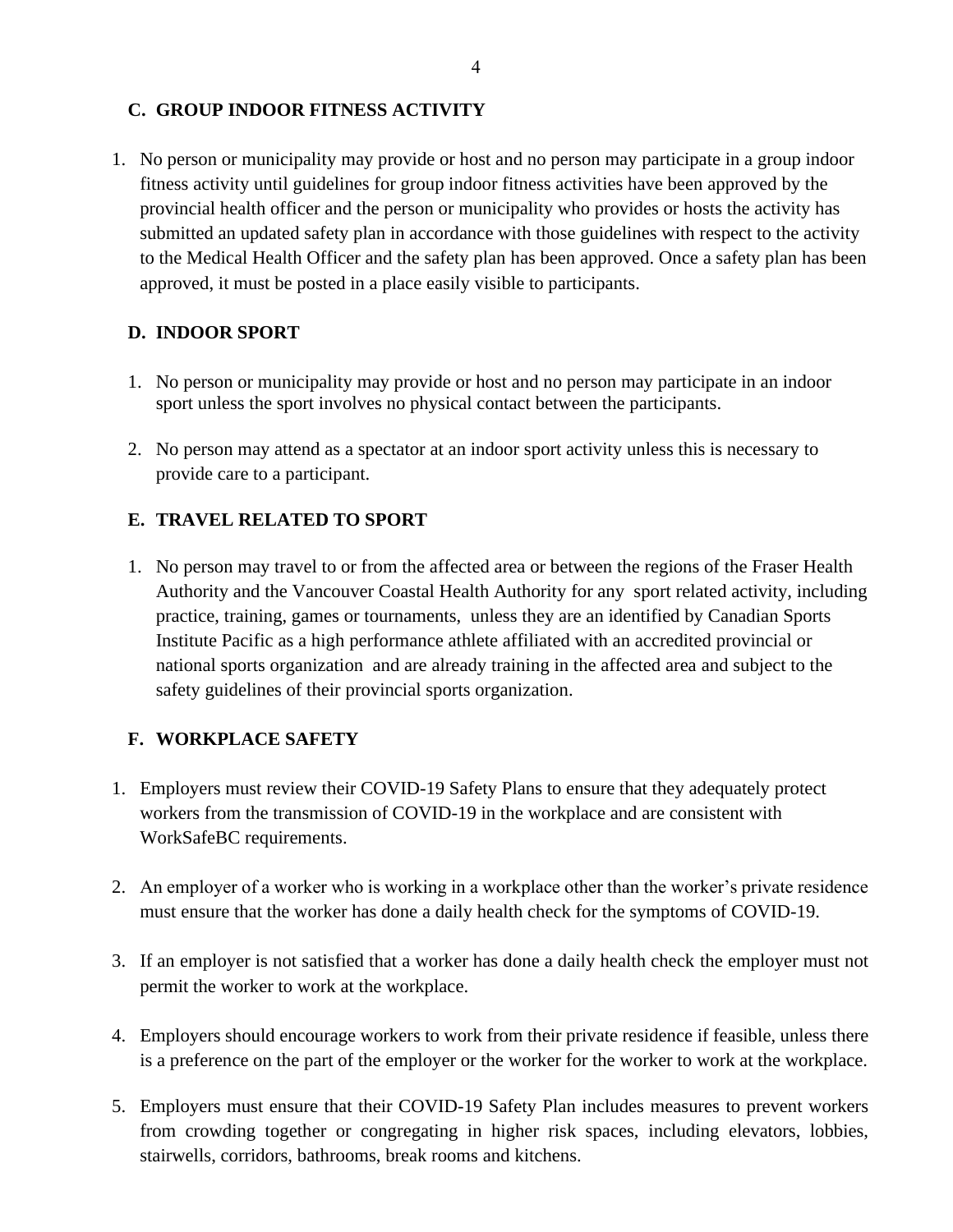This Order takes effect on Saturday, November 7, 2020 at 10:00 P.M. and, unless earlier extended by me, expires on Monday, November 23, 2020 at 12:00 P.M., except PART C, which remains in effect until rescinded.

You are required under section 42 of the *Public Health Act* to comply with this Order. Failure to comply with this Order is an offence under section 99 (1) (k) of the *Public Health Act*.

Under section 43 of the *Public Health Act,* you may request me to reconsider this Order if you:

- 1. Have additional relevant information that was not reasonably available to me when this Order was issued,
- 2. Have a proposal that was not presented to me when this Order was issued but, if implemented, would
	- (a) meet the objective of the order, and
	- (b) be suitable as the basis of a written agreement under section 38 [may make written agreements]
- 3. Require more time to comply with the order.

Under section 43 (6) an Order is not suspended during the period of reconsideration unless the health officer agrees, in writing, to suspend it.

If you fail to comply with this Order, I have the authority to take enforcement action against you under Part 4, Division 6 of the *Public Health Act.*

You may contact me at:

SIGNED:

Dr. Bonnie Henry, Provincial Health Officer 4th Floor, 1515 Blanshard Street PO Box 9648 STN PROV GOVT, Victoria BC V8W 9P4 Fax: (250) 952-1570 Email: [ProvHlthOffice@gov.bc.ca](mailto:ProvHlthOffice@gov.bc.ca)

DATED THIS: 11<sup>th</sup> day of November 2020

Bonnie Henry MD, MPH, FRCPC Provincial Health Officer

DELIVERY BY: Posting to the BC Government the BC Centre for Disease Control websites.

Enclosure: Excerpts of the *Public Health Act*.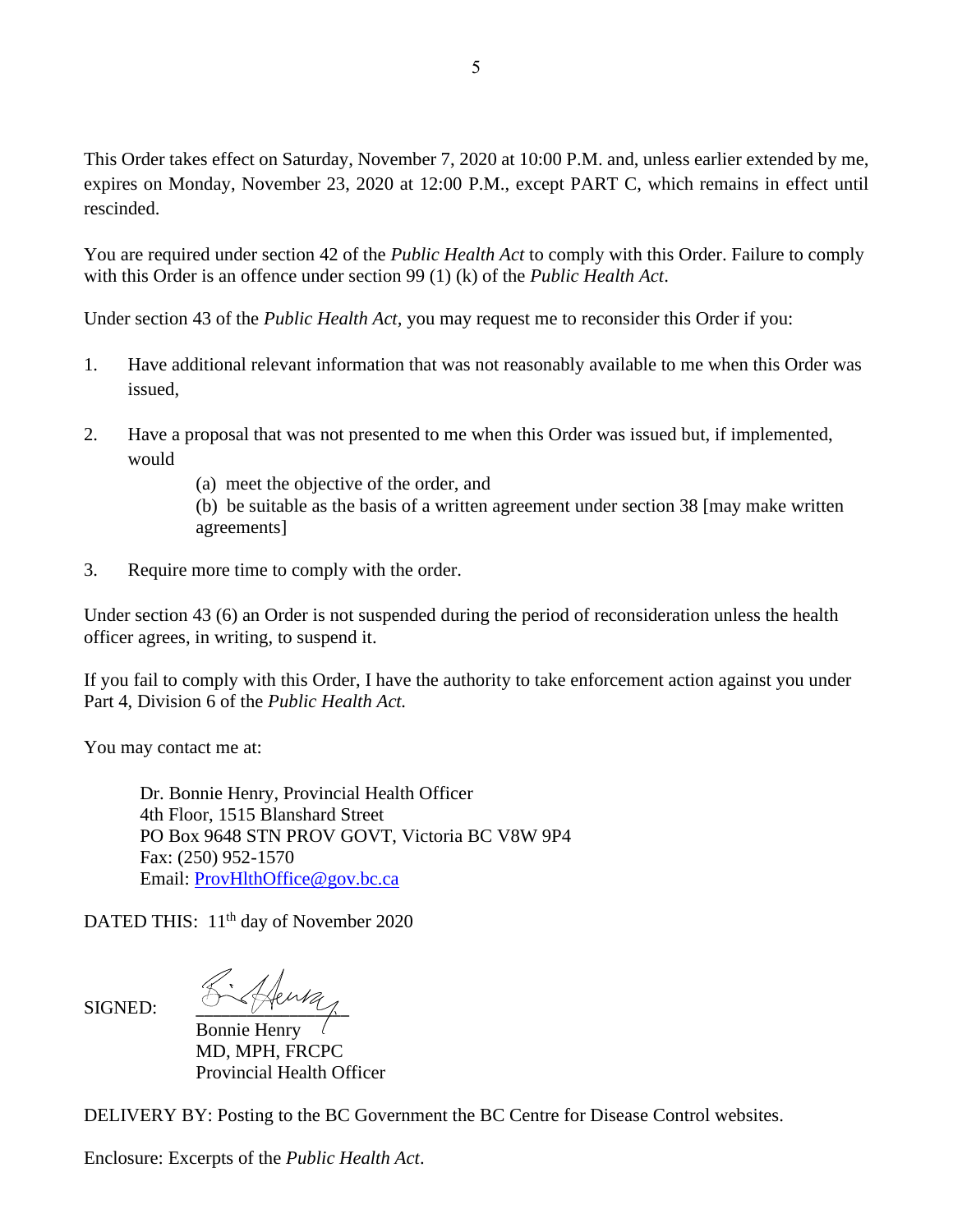#### **ENCLOSURE**

## **Excerpts of the** *Public Health Act* **[SBC 2008] c. 28**

## *Definitions*

## *1 In this Act:*

## *"***health hazard***"* means

(a) a condition, a thing or an activity that

(i) endangers, or is likely to endanger, public health, or

(ii) interferes, or is likely to interfere, with the suppression of infectious agents or hazardous agents, or

(b) a prescribed condition, thing or activity, including a prescribed condition, thing or activity that

(i) is associated with injury or illness, or

(ii) fails to meet a prescribed standard in relation to health, injury or illness;

## **When orders respecting health hazards and contraventions may be made**

**30** (1) A health officer may issue an order under this Division only if the health officer reasonably believes that

(a) a health hazard exists,

(b) a condition, a thing or an activity presents a significant risk of causing a health hazard,

(c) a person has contravened a provision of the Act or a regulation made under it, or

(d) a person has contravened a term or condition of a licence or permit held by the person under this Act.

(2) For greater certainty, subsection (1) (a) to (c) applies even if the person subject to the order is complying with all terms and conditions of a licence, a permit, an approval or another authorization issued under this or any other enactment.

## **General powers respecting health hazards and contraventions**

**31** (1) If the circumstances described in section 30 *[when orders respecting health hazards and contraventions may be made]* apply, a health officer may order a person to do anything that the health officer reasonably believes is necessary for any of the following purposes:

(a) to determine whether a health hazard exists;

(b) to prevent or stop a health hazard, or mitigate the harm or prevent further harm from a health hazard;

(c) to bring the person into compliance with the Act or a regulation made under it;

(d) to bring the person into compliance with a term or condition of a licence or permit held by that person under this Act.

(2) A health officer may issue an order under subsection (1) to any of the following persons:

(a) a person whose action or omission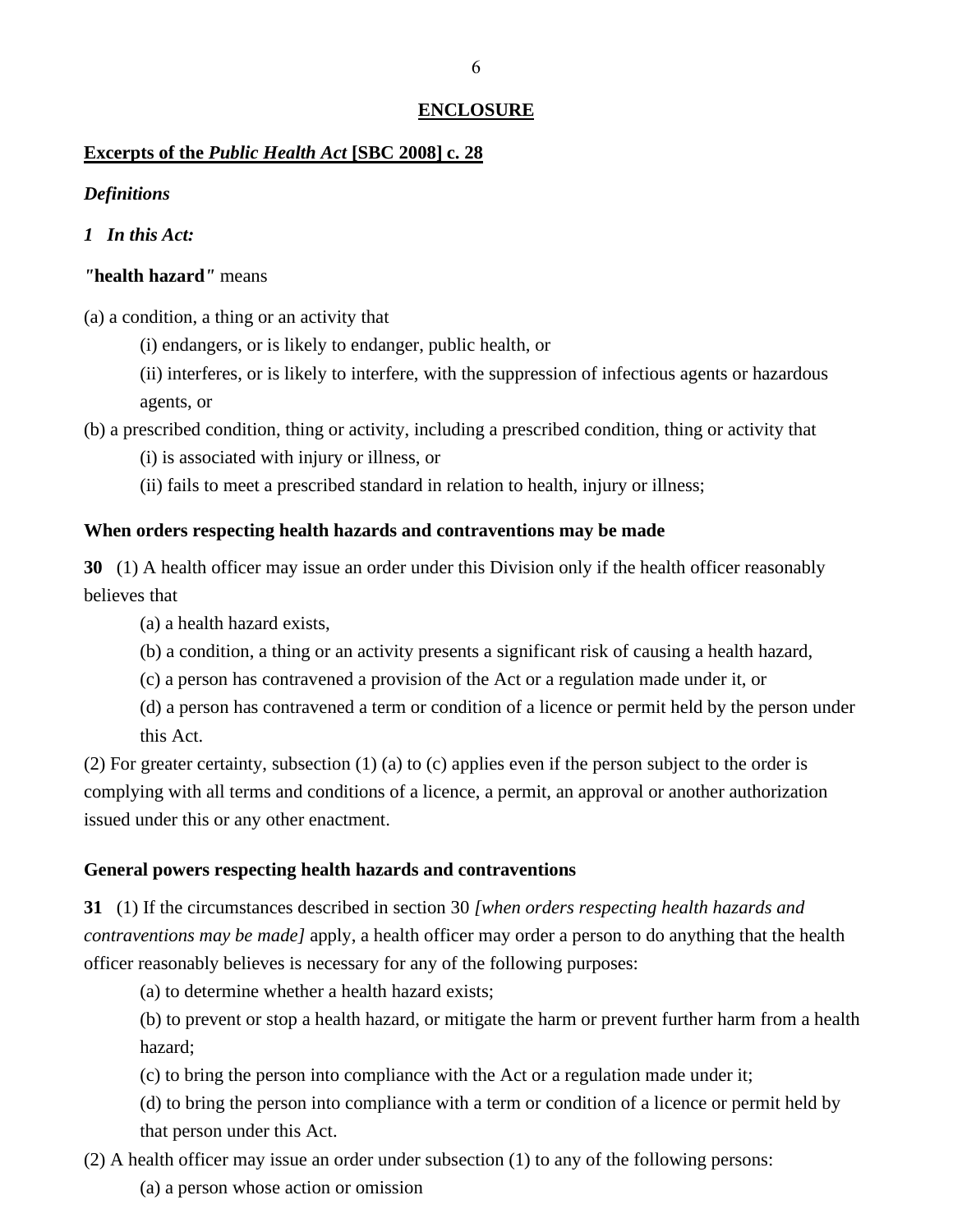(i) is causing or has caused a health hazard, or

(ii) is not in compliance with the Act or a regulation made under it, or a term or condition of the person's licence or permit;

(b) a person who has custody or control of a thing, or control of a condition, that

(i) is a health hazard or is causing or has caused a health hazard, or

(ii) is not in compliance with the Act or a regulation made under it, or a term or condition of the person's licence or permit;

(c) the owner or occupier of a place where

(i) a health hazard is located, or

(ii) an activity is occurring that is not in compliance with the Act or a regulation made

under it, or a term or condition of the licence or permit of the person doing the activity.

#### **Specific powers respecting health hazards and contraventions**

**32** (1) An order may be made under this section only

(a) if the circumstances described in section 30 *[when orders respecting health hazards and contraventions may be made]* apply, and

(b) for the purposes set out in section 31 (1) *[general powers respecting health hazards and contraventions]*.

(2) Without limiting section 31, a health officer may order a person to do one or more of the following: (a) have a thing examined, disinfected, decontaminated, altered or destroyed, including

(i) by a specified person, or under the supervision or instructions of a specified person,

(ii) moving the thing to a specified place, and

(iii) taking samples of the thing, or permitting samples of the thing to be taken;

(b) in respect of a place,

(i) leave the place,

(ii) not enter the place,

(iii) do specific work, including removing or altering things found in the place, and altering or locking the place to restrict or prevent entry to the place,

(iv) neither deal with a thing in or on the place nor dispose of a thing from the place, or deal with or dispose of the thing only in accordance with a specified procedure, and (v) if the person has control of the place, assist in evacuating the place or examining persons found in the place, or taking preventive measures in respect of the place or persons found in the place;

(c) stop operating, or not operate, a thing;

(d) keep a thing in a specified place or in accordance with a specified procedure;

(e) prevent persons from accessing a thing;

(f) not dispose of, alter or destroy a thing, or dispose of, alter or destroy a thing only in accordance with a specified procedure;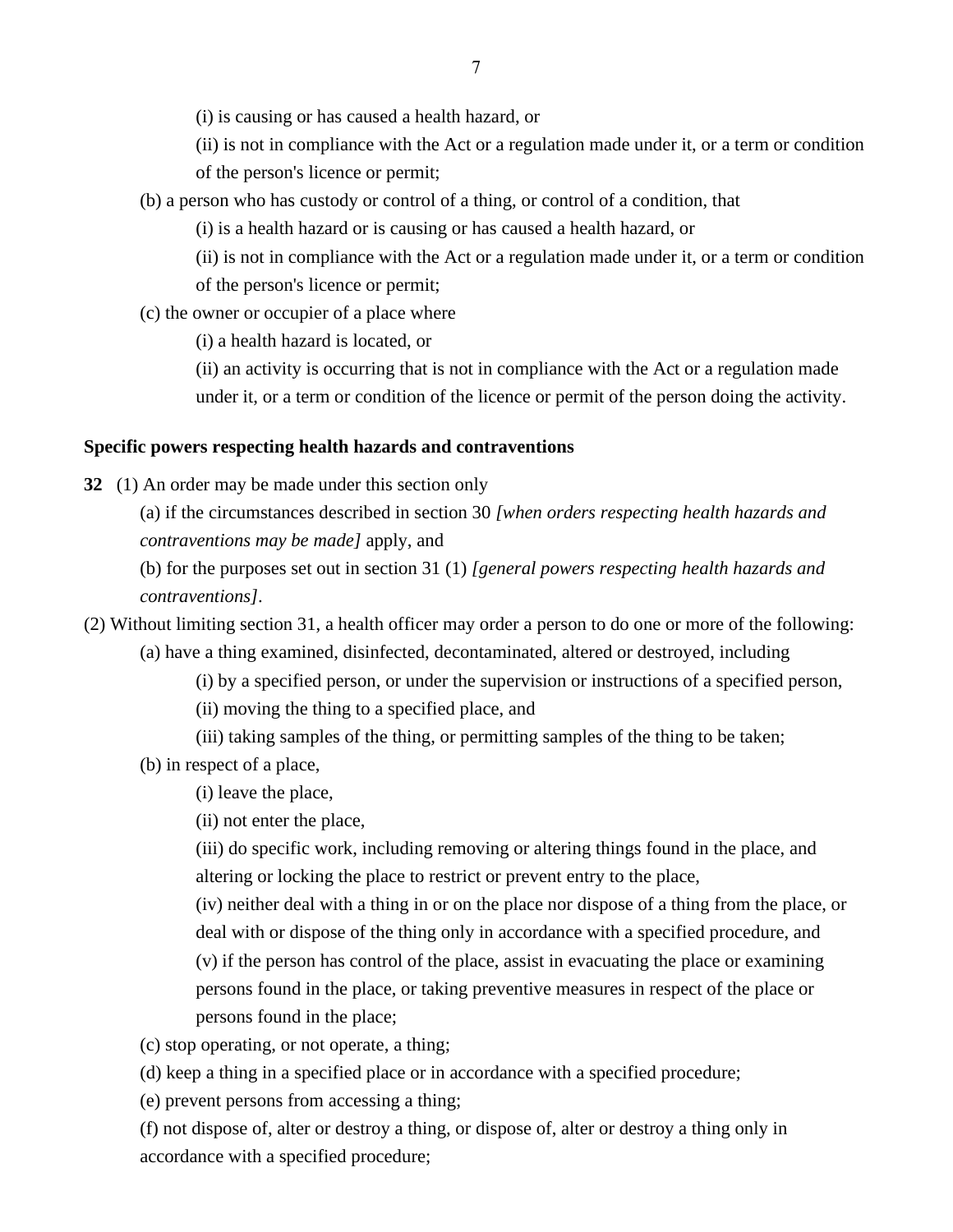(g) provide to the health officer or a specified person information, records, samples or other matters relevant to a thing's possible infection with an infectious agent or contamination with a hazardous agent, including information respecting persons who may have been exposed to an infectious agent or hazardous agent by the thing;

(h) wear a type of clothing or personal protective equipment, or change, remove or alter clothing or personal protective equipment, to protect the health and safety of persons;

(i) use a type of equipment or implement a process, or remove equipment or alter equipment or processes, to protect the health and safety of persons;

(j) provide evidence of complying with the order, including

(i) getting a certificate of compliance from a medical practitioner, nurse practitioner or specified person, and

(ii) providing to a health officer any relevant record;

(k) take a prescribed action.

(3) If a health officer orders a thing to be destroyed, the health officer must give the person having custody or control of the thing reasonable time to request reconsideration and review of the order under sections 43 and 44 unless

(a) the person consents in writing to the destruction of the thing, or

(b) Part 5 *[Emergency Powers]* applies.

#### **May make written agreements**

**38** (1) If the health officer reasonably believes that it would be sufficient for the protection of public health and, if applicable, would bring a person into compliance with this Act or the regulations made under it, or a term or condition of a licence or permit held by the person under this Act, a health officer may do one or both of the following:

(a) instead of making an order under Division 1, 3 or 4, enter into a written agreement with a person, under which the person agrees to do one or more things;

(b) order a person to do one or more things that a person has agreed under paragraph (a) to do, regardless of whether those things could otherwise have been the subject of an order under Division 1, 3 or 4.

(2) If, under the terms of an agreement under subsection (1), a health officer conducts one or more inspections, the health officer may use information resulting from the inspection as the basis of an order under this Act, but must not use the information as the basis on which to

(a) levy an administrative penalty under this Act, or

(b) charge a person with an offence under this Act.

## **Contents of orders**

**39** (3) An order may be made in respect of a class of persons.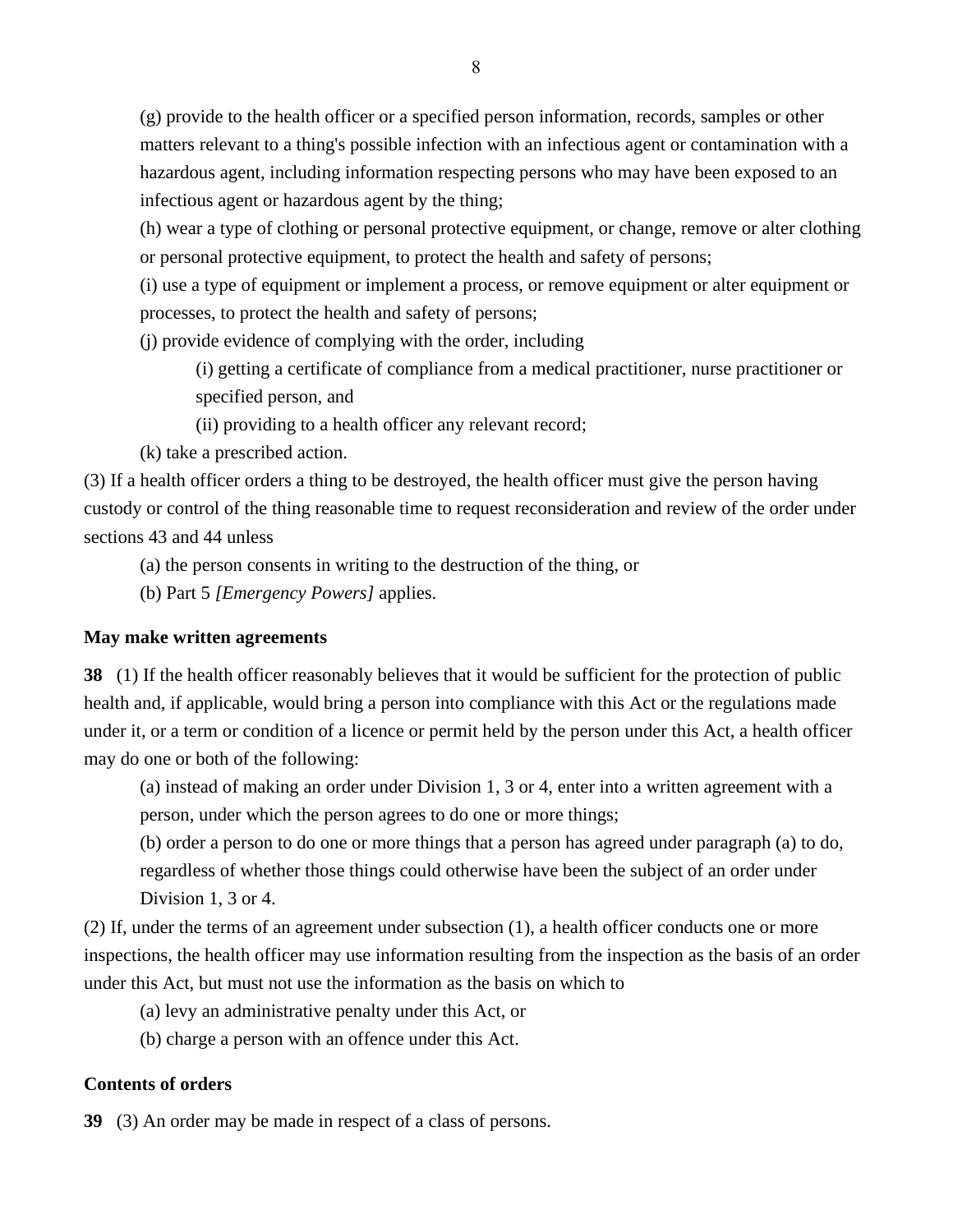#### **Duty to comply with orders**

**42** (1) A person named or described in an order made under this Part must comply with the order.

(2) Subsection (1) applies regardless of whether the person leaves the geographic area for which the health officer who made the order is designated.

#### **Reconsideration of orders**

**43** (1) A person affected by an order, or the variance of an order, may request the health officer who issued the order or made the variance to reconsider the order or variance if the person

(a) has additional relevant information that was not reasonably available to the health officer when the order was issued or varied,

(b) has a proposal that was not presented to the health officer when the order was issued or varied but, if implemented, would

(i) meet the objective of the order, and

(ii) be suitable as the basis of a written agreement under section 38 *[may make written agreements]*, or

(c) requires more time to comply with the order.

- (2) A request for reconsideration must be made in the form required by the health officer.
- (3) After considering a request for reconsideration, a health officer may do one or more of the following:
	- (a) reject the request on the basis that the information submitted in support of the request

(i) is not relevant, or

- (ii) was reasonably available at the time the order was issued;
- (b) delay the date the order is to take effect or suspend the order, if satisfied that doing so would

not be detrimental to public health;

(c) confirm, rescind or vary the order.

(4) A health officer must provide written reasons for a decision to reject the request under subsection (3)

(a) or to confirm or vary the order under subsection (3) (c).

(5) Following a decision made under subsection (3) (a) or (c), no further request for reconsideration may be made.

(6) An order is not suspended during the period of reconsideration unless the health officer agrees, in writing, to suspend it.

(7) For the purposes of this section,

(a) if an order is made that affects a class of persons, a request for reconsideration may be made by one person on behalf of the class, and

(b) if multiple orders are made that affect a class of persons, or address related matters or issues,

a health officer may reconsider the orders separately or together.

(8) If a health officer is unable or unavailable to reconsider an order he or she made, a similarly designated health officer may act under this section in respect of the order as if the similarly designated health officer were reconsidering an order that he or she made.